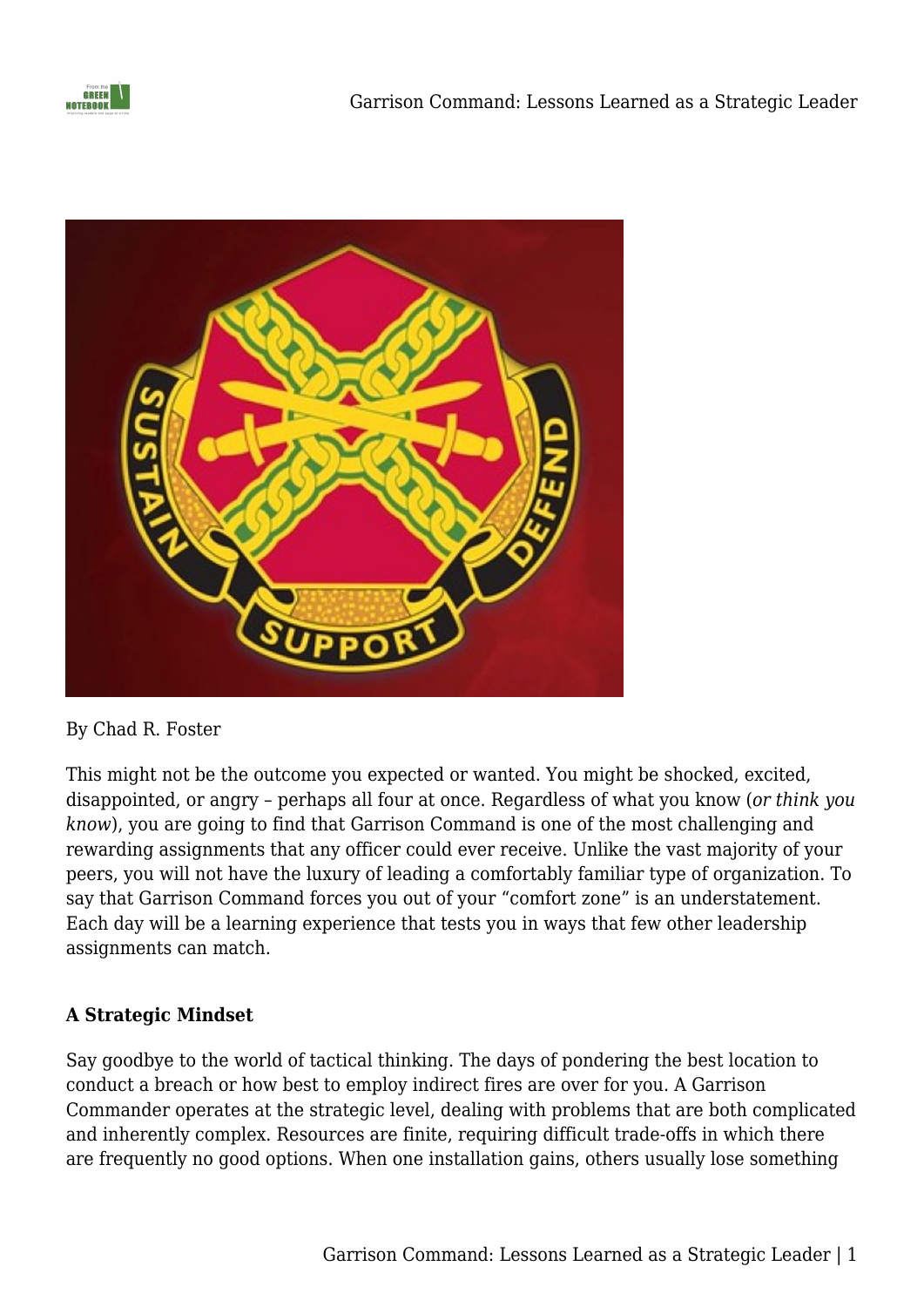

to make that possible. Your world will be dominated by Program Objective Memorandum (POM) cycles, long-term investment plans, business analytics, labor agreements, contracts, coordination with civilian agencies, and building relationships with the local community. For good measure, you still will have a foot solidly planted in the familiar world of training and live fire qualifications because the management of training enablers such as live fire ranges is a garrison responsibility. An enterprise-level context will inform nearly every decision, even those that seem small. The time horizons for garrison initiatives are normally measured in years and decades rather than weeks or months. You will find yourself planting seeds that will not come to fruition until long after your departure.

As a Garrison Commander, you will quickly find that your responsibility far outstrips your authority. Although your authorities will be broad, many of the individuals and groups whose cooperation is necessary for success do not work for you. In other types of commands, one can think primarily in terms of "superiors" and "subordinates." In contrast, a Garrison Commander uses a mental framework that includes "partners," "stakeholders," and "audiences." Depending on the topic, these groups may have only a limited motivation to cooperate. In this environment, negotiation and persuasion will be critical skills, and influence will be the currency of the realm. Emphasizing the importance of relationships has become almost cliché within the Army when discussing leadership, but nowhere is that statement more applicable than in Garrison Command.

### **Know your Boss(es)**

You have more than one "boss" in this job. At times, these "bosses" can pull you in different directions simply because each will look at the same issues through different lenses. The challenge of balancing priorities and managing expectations will test you in ways that you may have not previously experienced. Above all, you have to maintain the trust and confidence of both "chains of command" in order to remain effective in your job.

Your most proximate "boss" (and your senior rater) will be the Senior Installation Commander. This individual is the ranking General/Flag Officer on the base who is charged with performing that role. He or she is the commanding general (CG) of a Division, Corps, or some other major command whose headquarters is located on the installation. A large part of your job as the Garrison Commander is to enable the Senior Commander to focus primarily on being the CG of his command rather than on being the CG of the installation.

The Garrison Commander is NOT part of the Senior Commander's staff. Instead, you are a unit commander charged with what is probably the most complex mission of any other subordinate leader on the installation. In order to have a clear understanding of the Senior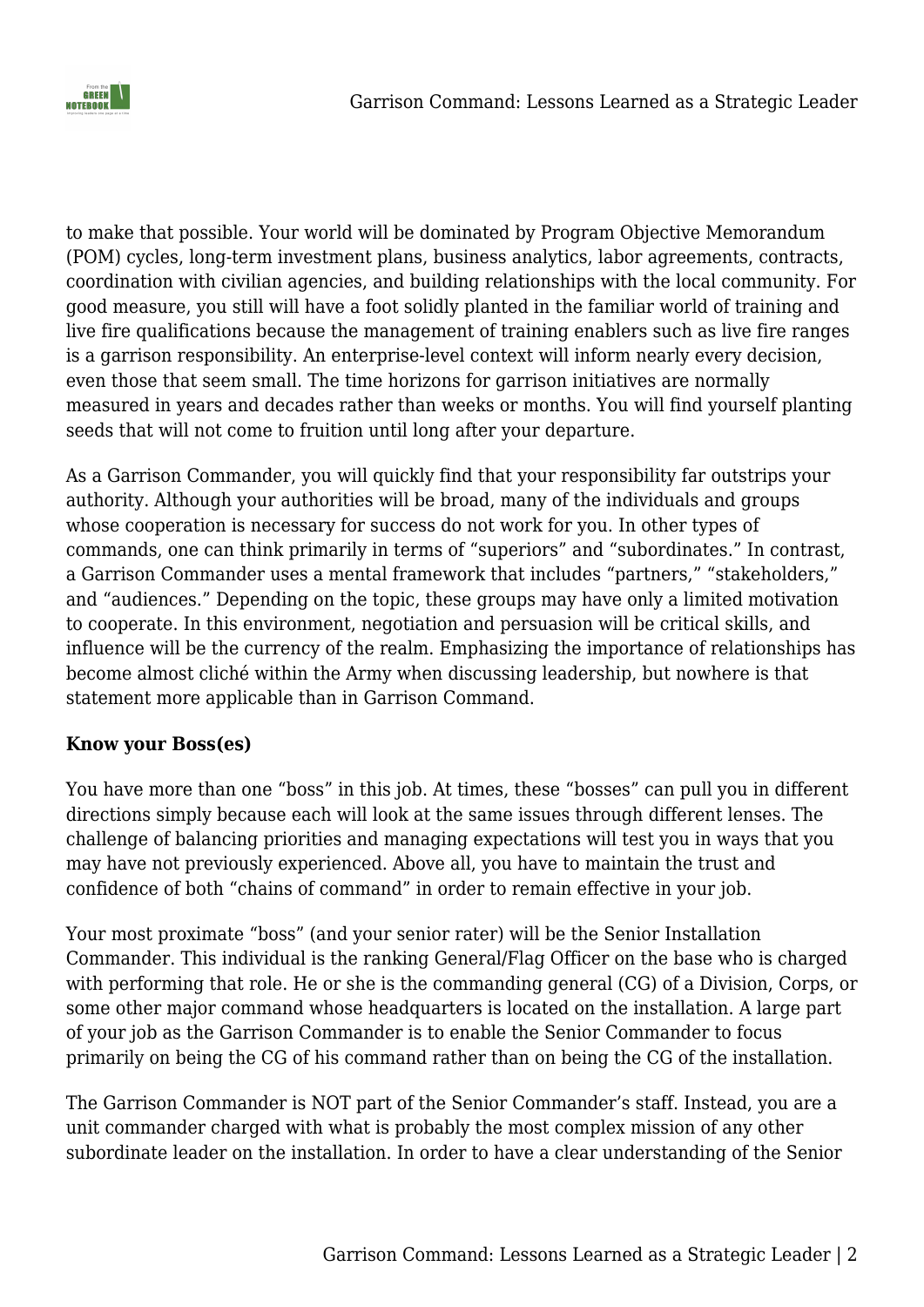

Commander's intent and to be responsive to his or her concerns, you will need regular commander-to-commander dialogue as part of an established battle rhythm. Keeping external attendees to a minimum will be important in ensuring that no one mistakes these engagements for staff updates. Your subject matter experts will need to be in the room at times to provide support, but you will also need one-on-one conversations. Each engagement will be a chance to build and maintain the trust and confidence of your Senior Commander.

Your immediate "boss" within the Installation Management Command (IMCOM) chain will be a 2-star equivalent Senior Executive Service (SES) who leads one of the five functionally or geographically aligned directorates. As your rater, this "boss," called the IMCOM Director (ID), will serve as your link to the larger installation management enterprise. The ID will help you maintain perspective in terms of budgetary priorities, legal and policy constraints, and the wide variety of options available within IMCOM to address installation problems. He or she will be a valuable "lifeline" when you have questions or concerns. This is especially true should you find yourself in a contentious situation where the desires of your Senior Commander are at odds with those of the larger IMCOM enterprise. In such cases, your ID can help resolve the situation in a way that prevents you from being "caught in the middle."

## **Investing in Your People and Organization**

Unlike other types of commands, you will be a virtual novice in many (if not most) of the areas for which you are now responsible. The learning curve will be steep and the expectations high. Despite this reality, the buck will stop with you – and that includes the responsibility to invest in the professional development of your team. The challenge lies in figuring out how best to do so.

A Garrison Commander has to find a way to help build the individual skills and collective effectiveness of a diverse team of civilian professionals. These civilians are, as a whole, older than previous audiences with which you have dealt as a leader. Many of them will be former service members. Others will be career civilians with a wide variety of professional experiences. Their commitment to duty matches that of the Soldiers whom they serve, but the personal priorities of your civilian teammates will reflect a more nuanced perspective. Understanding their developmental needs require a deliberate approach that will teach you a lot about them and yourself.

If your Garrison does not already have a civilian leader development program, create one. If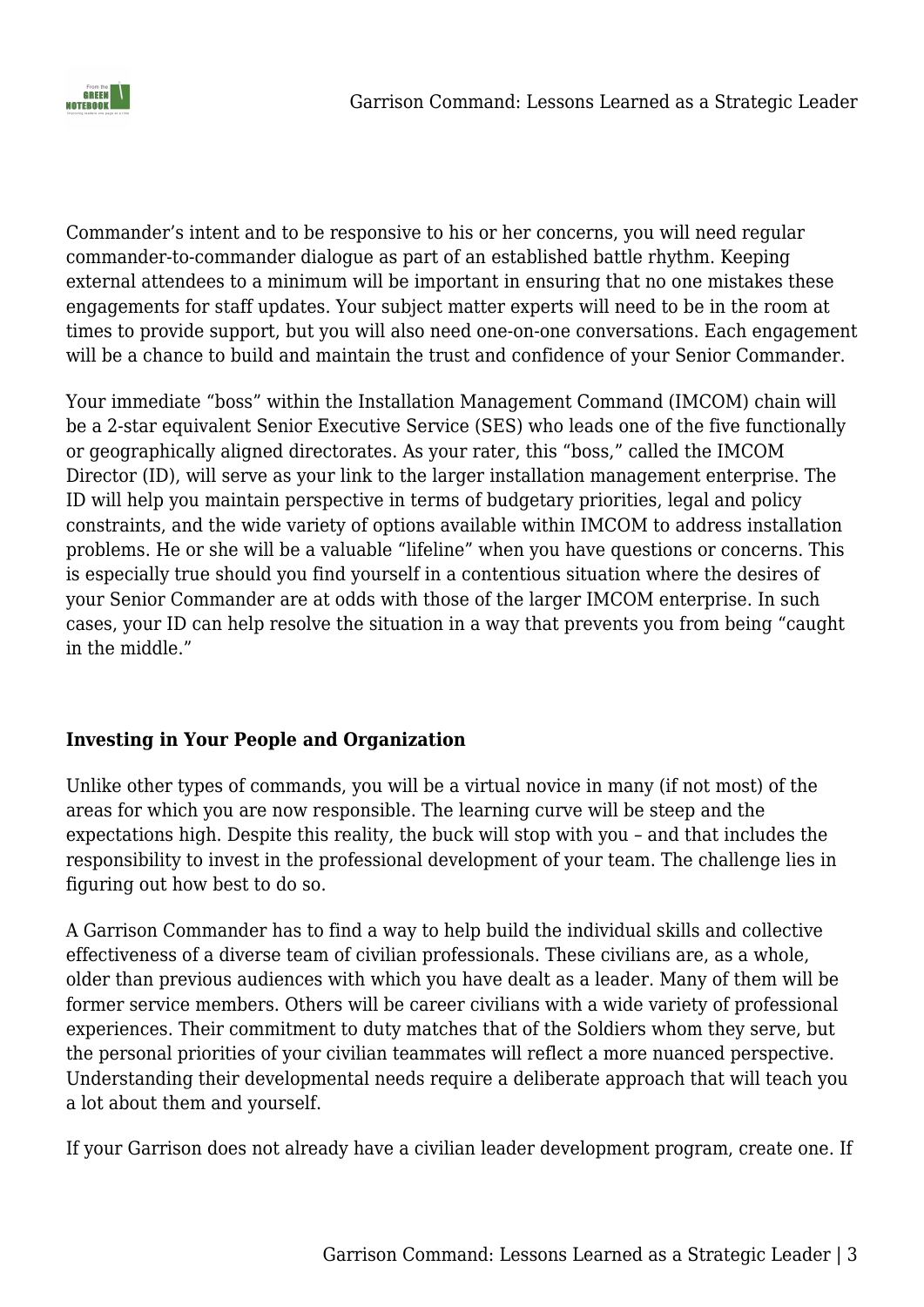

one already exists, figure out how to make it better. Lean on your civilian deputy and those in charge of your various directorates. Solicit a "bottom-up" perspective from the division chief level and below. Collaboration of this sort will improve the program and create buy-in at all levels. Your energy, prioritization, and fresh perspective can more than make-up for a lack of technical knowledge. Leaders show what is important to them by what they emphasize – and what better area of emphasis could one have than investing in your people?

As a Garrison Commander, you will have the chance to put to use all those books about leadership and organizational culture that you read over the years. If you did not read many of these, you need to get started now. Despite what you may have been told about the rigidly bureaucratic nature of a garrison, you will find that creative thinking and unconventional approaches are frequently necessary. Many of the "muddy boots" leadership principles with which you are already familiar are equally applicable in a garrison, but to truly invest in your team of civilian professionals you must cast your intellectual net much wider. In garrison command, the writings of authors such as Daniel Kahneman, Edgar Schein, and Peter Drucker will be as valuable (and sometimes more so) to those of George S. Patton.

## **Learn Fast and Enjoy the Ride**

Being a Garrison Commander might not have been part of your professional goals, but rest assured that you are in for a challenge. There is no better assignment in which to test one's leadership abilities – and tested you will be! While others talk about strategic thinking, you will practice it on a daily basis. The quality of the people with whom you have the privilege to work is second to none. The scope of the impact that you can have is magnitudes larger than what you might imagine. You will often find yourself struggling to shift mental gears from one subject to the next with no break, but that is part of what makes this job a fantastic experience.

Enjoy the ride. You are going to love it!

*COL Chad Foster is currently the Garrison Commander at Fort Hood, TX. He is an Armor officer who has served in a variety of command and staff positions since being commissioned in 1998. He is a member of the Fort Hood People First Center's Board of Directors.*